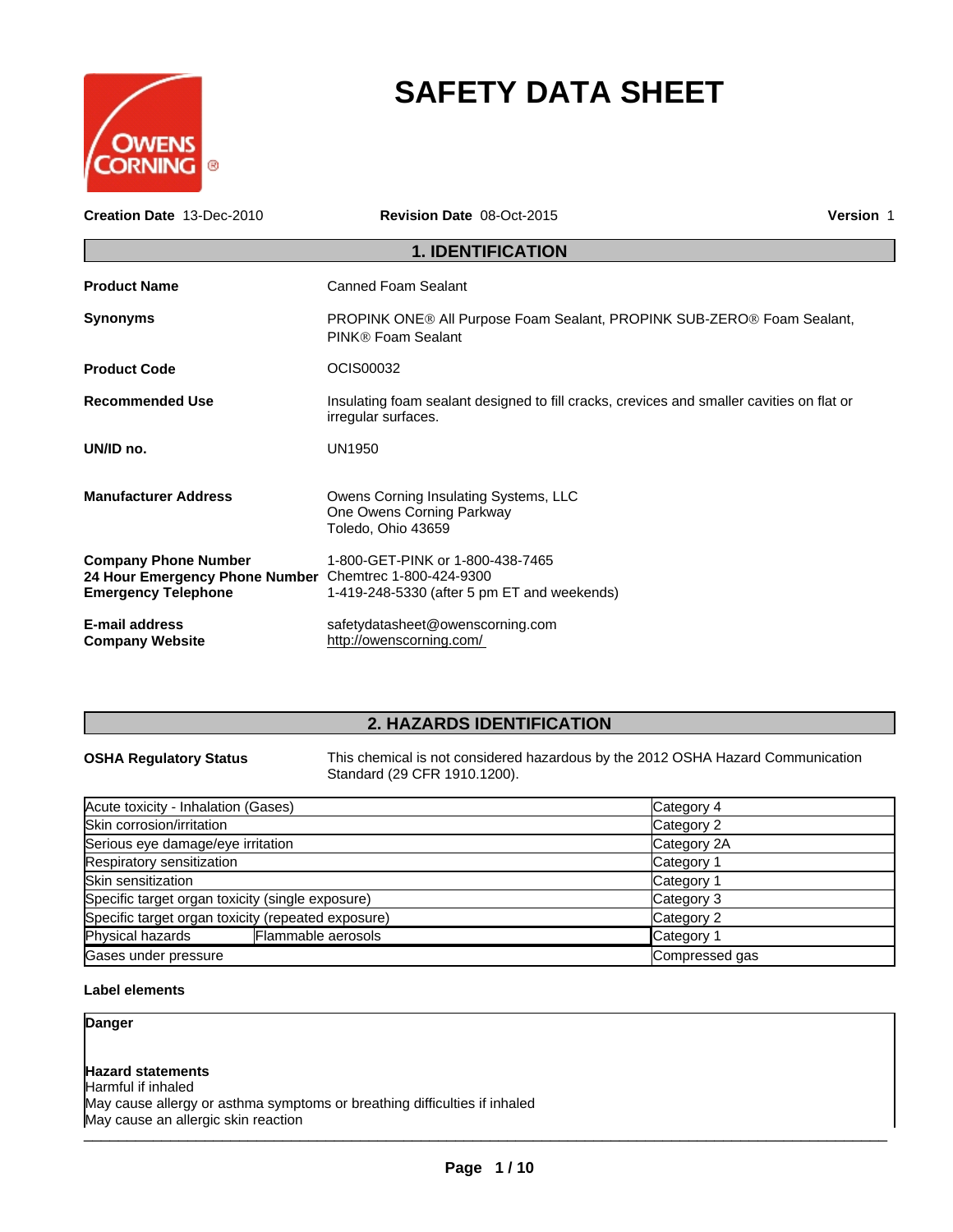

# **3. COMPOSITION/INFORMATION ON INGREDIENTS**

# **Mixture**

# **Components**

| <b>Chemical Name</b>                                       | CAS No.  | Weight-% | <b>Trade Secret</b> |
|------------------------------------------------------------|----------|----------|---------------------|
| Urethane Pre-Polymer Blend (Non-Hazardous<br>Polvol Blend) | 999-99-9 | 60-100   |                     |
| 4,4' Diphenylmethane diisocyanate                          | 101-68-8 | $5-10$   |                     |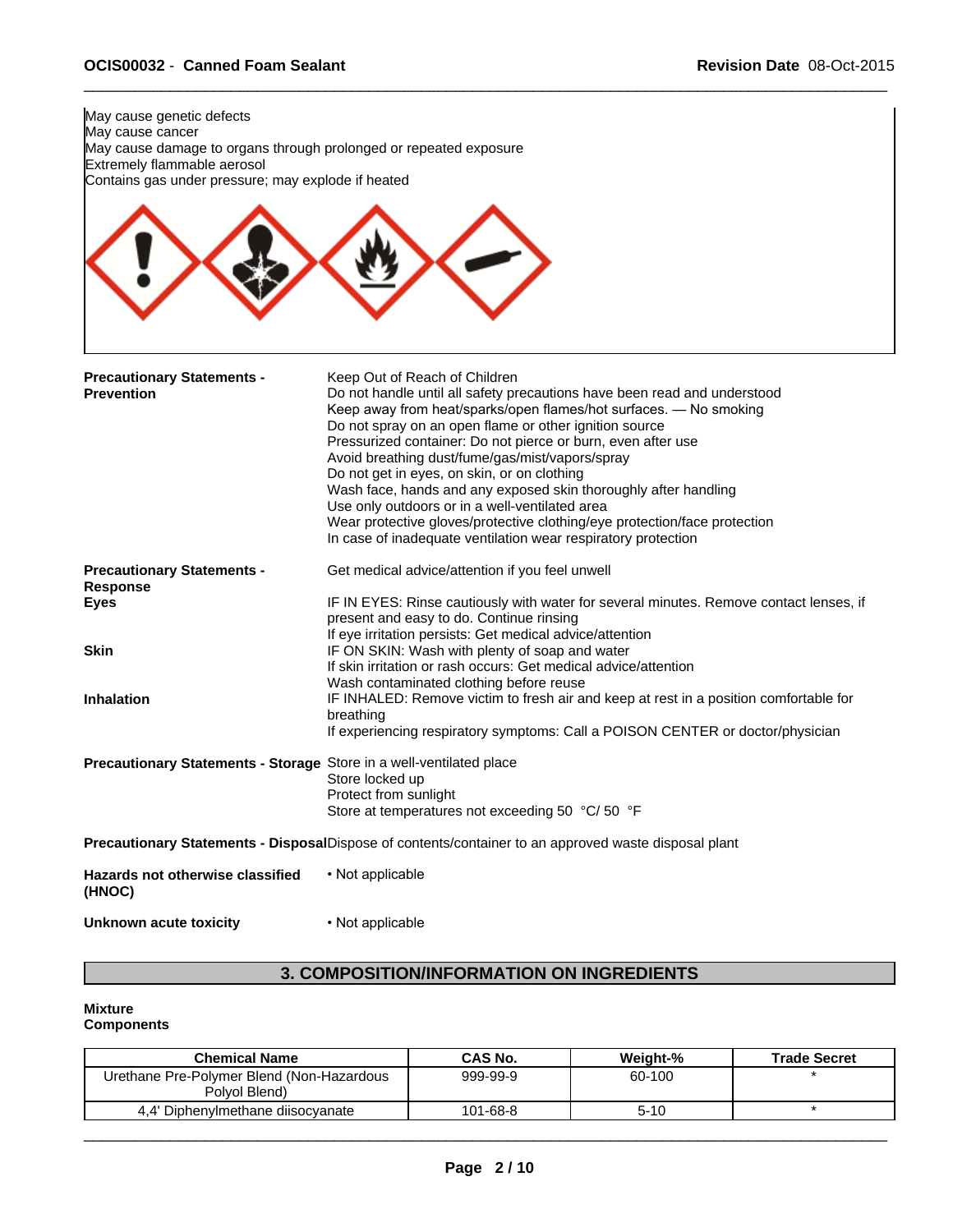| Polymethylene polyphenyl isocyanate (PMPI) | 9016-87-9 | $5 - 10$ |  |
|--------------------------------------------|-----------|----------|--|
| Isobutane                                  | 75-28-5   | ⌒<br>-ა  |  |
| Dimethyl ether                             | 115-10-6  | -ت       |  |
| Propane                                    | 74-98-6   |          |  |

• \*The exact percentage (concentration) of composition has been withheld as a trade secret

# **4. FIRST AID MEASURES**

# **Description of First Aid Measures**

| Eye contact                                                    | . Immediately flush with plenty of water. After initial flushing, remove any contact lenses and<br>continue flushing for at least 15 minutes<br>• If eye irritation persists: Get medical advice/attention                                                                                                                                                                     |
|----------------------------------------------------------------|--------------------------------------------------------------------------------------------------------------------------------------------------------------------------------------------------------------------------------------------------------------------------------------------------------------------------------------------------------------------------------|
| <b>Skin contact</b>                                            | . Wash off immediately with soap and plenty of water while removing all contaminated<br>clothes and shoes<br>• Foam will stick to skin, gently wipe product from skin with a damp cloth and wash with<br>plenty of soap and water.<br>• Remove contaminated clothing and shoes<br>• Wash contaminated clothing before reuse<br>• If skin irritation persists, call a physician |
| <b>Inhalation</b>                                              | • Remove to fresh air<br>• If breathing is difficult, give oxygen<br>• If not breathing, give artificial respiration<br>• Call a physician                                                                                                                                                                                                                                     |
| Ingestion                                                      | • DO NOT induce vomiting<br>• Never give anything by mouth to an unconscious person<br>· Call a physician or poison control center immediately                                                                                                                                                                                                                                 |
| Most important symptoms and<br>effects, both acute and delayed | • Irritation of eyes and mucous membranes<br>• Skin irritation<br>• Irritation nose and thoat                                                                                                                                                                                                                                                                                  |
|                                                                |                                                                                                                                                                                                                                                                                                                                                                                |
|                                                                | Symptoms may be delayed. For additional information, see Safety Data Sheet.                                                                                                                                                                                                                                                                                                    |
| <b>Note to physicians</b>                                      | <b>5. FIRE-FIGHTING MEASURES</b>                                                                                                                                                                                                                                                                                                                                               |
| <b>Flammable properties</b>                                    | • HIGHLY FLAMMABLE: Will be easily ignited by heat, sparks or flames                                                                                                                                                                                                                                                                                                           |
| Suitable extinguishing media                                   | • Dry chemical<br>• Carbon dioxide (CO2)<br>$\cdot$ Foam<br>• Water spray (fog)                                                                                                                                                                                                                                                                                                |
| Unsuitable extinguishing media                                 | . Do not use a solid water stream as it may scatter and spread fire                                                                                                                                                                                                                                                                                                            |
| Specific hazards arising from the<br>chemical                  | • Contains flammable propellant<br>• Closed containers may explode due to buildup of pressure when exposed to extreme<br>heat.<br>• Aerosol cans exposed to fire or high temperature can rupture and rocket.<br>• Cured foam will burn in the presence of heat, oxygen and an ignition source.                                                                                 |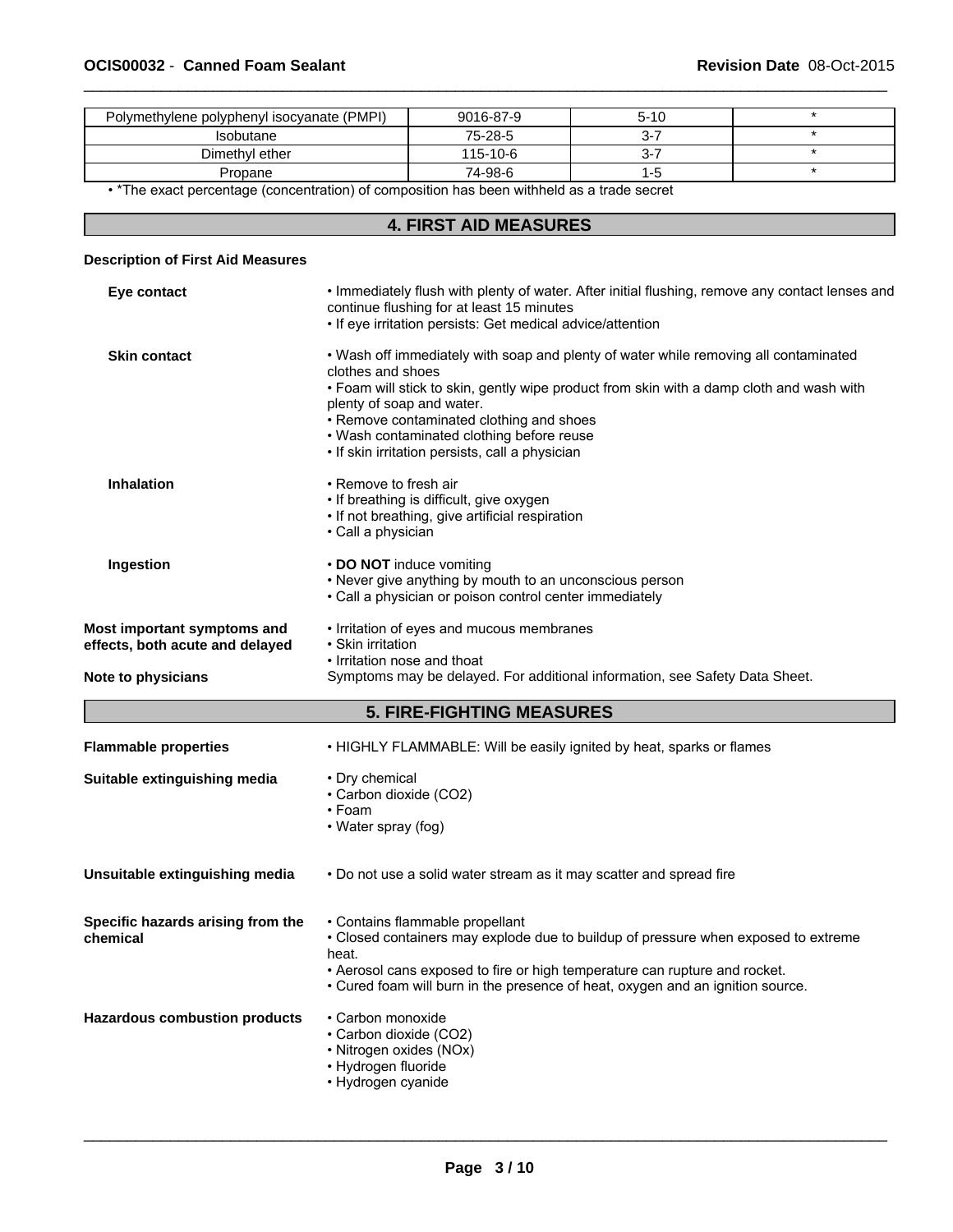| <b>Explosion data</b><br>Sensitivity to Mechanical Impact . None<br><b>Sensitivity to Static Discharge</b> | • None                                                                                                                                                                                                                                                                                                                     |
|------------------------------------------------------------------------------------------------------------|----------------------------------------------------------------------------------------------------------------------------------------------------------------------------------------------------------------------------------------------------------------------------------------------------------------------------|
| Protective equipment and<br>precautions for firefighters                                                   | • Keep upwind of fire<br>• As in any fire, wear self-contained breathing apparatus (positive-pressure), MSHA/NIOSH<br>(approved or equivalent) and full protective gear<br>• Cool containers with flooding quantities of water until well after fire is out<br>• Containers may explode if heated                          |
|                                                                                                            | <b>6. ACCIDENTAL RELEASE MEASURES</b>                                                                                                                                                                                                                                                                                      |
|                                                                                                            | Personal precautions, protective equipment and emergency procedures                                                                                                                                                                                                                                                        |
| <b>Personal precautions</b>                                                                                | • Keep people away from and upwind of spill/leak<br>• Remove all sources of ignition<br>• Use personal protective equipment as required                                                                                                                                                                                    |
| <b>Other Information</b>                                                                                   | Ventilate the area.                                                                                                                                                                                                                                                                                                        |
| <b>Environmental precautions</b>                                                                           | • Prevent further leakage or spillage if safe to do so<br>• Do not allow to enter sewers, drains or waterways                                                                                                                                                                                                              |
| Methods and material for containment and cleaning up                                                       |                                                                                                                                                                                                                                                                                                                            |
| <b>Methods for containment</b>                                                                             | • Prevent further leakage or spillage if safe to do so<br>• Prevent from spreading by covering, diking or other means.                                                                                                                                                                                                     |
| Methods for cleaning up                                                                                    | • Pick up and transfer to properly labeled containers<br>• Wipe or scrape up.<br>• Clean contaminated surface thoroughly with multi-purpose cleaner, mineral spirits, nail<br>polish remover, paint thinner, etc.<br>. Once the product is cured it can only be removed mechanically by scraping, buffing, etc.            |
|                                                                                                            | 7. HANDLING AND STORAGE                                                                                                                                                                                                                                                                                                    |
| <b>Precautions for safe handling</b>                                                                       | • Avoid contact with skin, eyes or clothing<br>• Avoid breathing vapors<br>• Handle in well ventilated area<br>. Wear appropriate personal protective equipment in case of direct contact with the product.<br>. No smoking - keep away from sources of ignition                                                           |
| Conditions for safe storage, including any incompatibilities                                               |                                                                                                                                                                                                                                                                                                                            |
| <b>Storage Conditions</b>                                                                                  | • Keep out of the reach of children<br>• Keep in a dry, cool and well-ventilated place<br>• Keep away from heat, sparks, flame and other sources of ignition (i.e., pilot lights, electric<br>motors and static electricity)<br>• Keep from freezing<br>• Keep containers upright<br>• Keep in properly labeled containers |
| Incompatible materials                                                                                     | • None known based on information supplied                                                                                                                                                                                                                                                                                 |
|                                                                                                            | 8. EXPOSURE CONTROLS/PERSONAL PROTECTION                                                                                                                                                                                                                                                                                   |
| <b>Control parameters</b>                                                                                  |                                                                                                                                                                                                                                                                                                                            |
| <b>Exposure Guidelines</b>                                                                                 | This product, as supplied, does not contain any hazardous materials with occupational<br>exposure limits established by the region specific regulatory bodies.                                                                                                                                                             |

| <b>Chemical Name</b> | $\sim$ $\sim$ $\sim$<br>:GIH<br>$\sim$ | <b>OSHA PF</b> | <b>NIOSH REI</b><br>nc |  |
|----------------------|----------------------------------------|----------------|------------------------|--|
|                      |                                        |                |                        |  |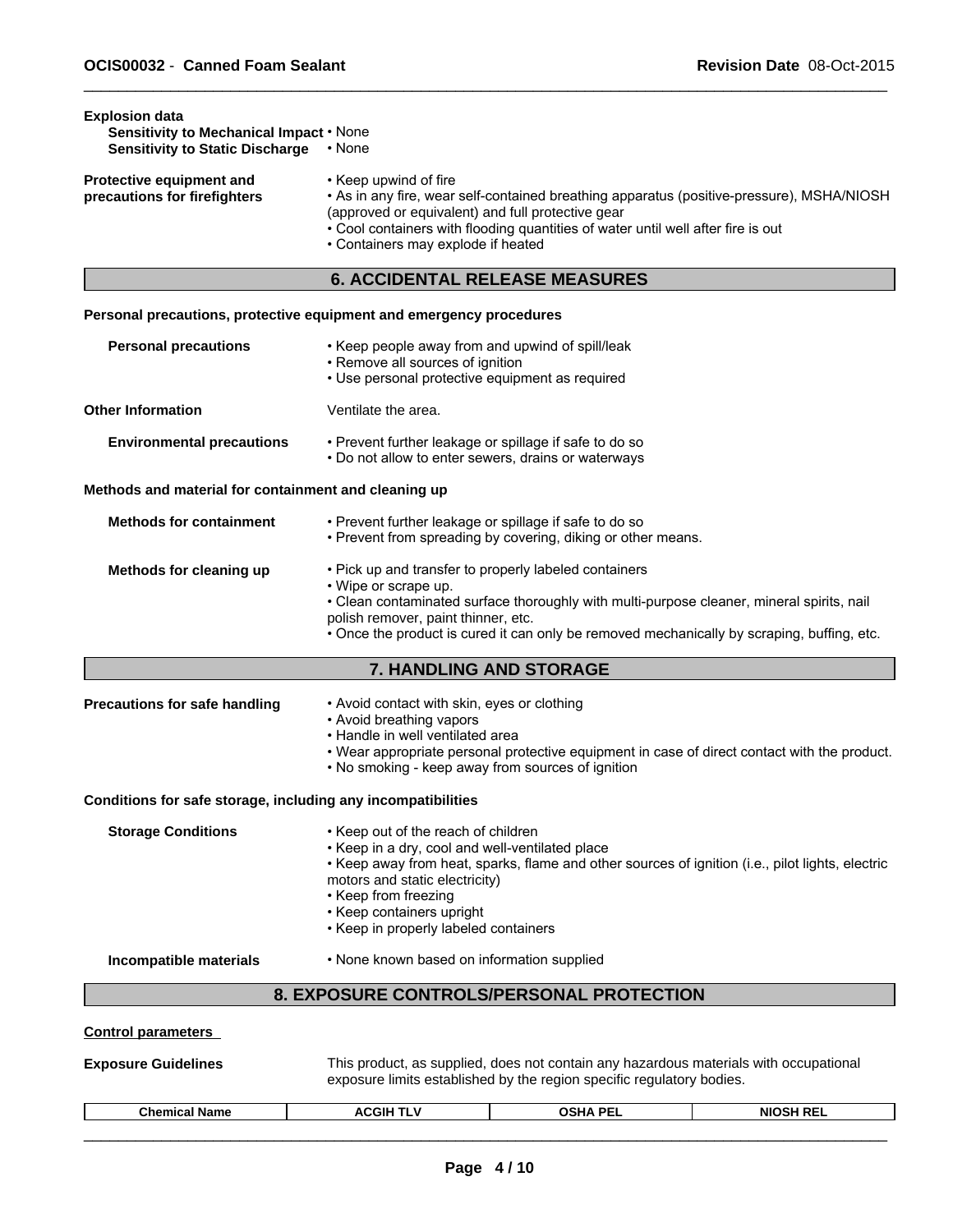| 4,4' Diphenylmethane diisocyanate<br>101-68-8                                       | TWA: 0.005 ppm                                                                                                          | (vacated) Ceiling: 0.02 ppm<br>regulated under Methylene<br>bisphenyl isocyanate<br>(vacated) Ceiling: 0.2 mg/m <sup>3</sup><br>regulated under Methylene<br>bisphenyl isocyanate<br>Ceiling: 0.02 ppm<br>Ceiling: 0.2 mg/m <sup>3</sup> | IDLH: 75 mg/m <sup>3</sup><br>Ceiling: 0.020 ppm 10 min<br>Ceiling: 0.2 mg/m <sup>3</sup> 10 min<br>TWA: 0.005 ppm<br>TWA: 0.05 mg/m <sup>3</sup> |  |  |
|-------------------------------------------------------------------------------------|-------------------------------------------------------------------------------------------------------------------------|------------------------------------------------------------------------------------------------------------------------------------------------------------------------------------------------------------------------------------------|---------------------------------------------------------------------------------------------------------------------------------------------------|--|--|
| Isobutane<br>75-28-5                                                                | STEL: 1000 ppm                                                                                                          |                                                                                                                                                                                                                                          | TWA: 800 ppm<br>TWA: 1900 mg/m <sup>3</sup>                                                                                                       |  |  |
| Propane<br>74-98-6                                                                  | TWA: 1000 ppm                                                                                                           | TWA: 1000 ppm<br>TWA: 1800 mg/m <sup>3</sup><br>(vacated) TWA: 1000 ppm<br>(vacated) TWA: 1800 mg/m <sup>3</sup>                                                                                                                         | IDLH: 2100 ppm<br>TWA: 1000 ppm<br>TWA: 1800 mg/m <sup>3</sup>                                                                                    |  |  |
| NIOSH REL Immediately Dangerous to Life or Health                                   |                                                                                                                         |                                                                                                                                                                                                                                          |                                                                                                                                                   |  |  |
| <b>Other Information</b>                                                            | (11th Cir., 1992).                                                                                                      | Vacated limits revoked by the Court of Appeals decision in AFL-CIO v. OSHA, 965 F.2d 962                                                                                                                                                 |                                                                                                                                                   |  |  |
| <b>Engineering Controls</b>                                                         | recommended limits.<br>Eyewash stations<br><b>Showers</b>                                                               | Provide local exhaust and/or general ventilation to maintain exposure below regulatory and                                                                                                                                               |                                                                                                                                                   |  |  |
| Individual protection measures, such as personal protective equipment               |                                                                                                                         |                                                                                                                                                                                                                                          |                                                                                                                                                   |  |  |
| <b>Eye/face protection</b>                                                          |                                                                                                                         | • Wear safety glasses with side shields (or goggles)                                                                                                                                                                                     |                                                                                                                                                   |  |  |
| Skin and body protection                                                            |                                                                                                                         | • Wear impervious protective clothing, including gloves, lab coat, apron or coveralls, as<br>appropriate, to prevent skin contact                                                                                                        |                                                                                                                                                   |  |  |
| <b>Respiratory protection</b>                                                       | program, local regulations or 29 CFR 1910.134.                                                                          | . When workers are facing concentrations above the exposure limit they must use<br>appropriate certified respirators in accordance with their company's respiratory protection                                                           |                                                                                                                                                   |  |  |
| General Hygiene Considerations · Do not eat, drink or smoke when using this product | • Avoid contact with skin, eyes or clothing<br>. Wash work clothes when soiled.                                         | . Wash face, hands and any exposed skin thoroughly after handling                                                                                                                                                                        |                                                                                                                                                   |  |  |
|                                                                                     |                                                                                                                         | 9. PHYSICAL AND CHEMICAL PROPERTIES                                                                                                                                                                                                      |                                                                                                                                                   |  |  |
| <b>Physical state</b>                                                               | Gas<br><b>Pressurized Liquid</b><br>Semi-solid                                                                          |                                                                                                                                                                                                                                          |                                                                                                                                                   |  |  |
| Appearance<br>Odor<br>Color<br>Boiling point / boiling range                        | Viscous liquid which forms foam upon release<br>Slight hydrocarbon<br>off-white, Off-yellow<br>No information available |                                                                                                                                                                                                                                          |                                                                                                                                                   |  |  |
| <b>Flash point</b><br>Vapor pressure @20 °C (kPa)<br><b>Water solubility</b>        | -69 °C / -92 °F Cleveland Open Cup<br>Aerosol product >50 psig<br>Insoluble in water                                    |                                                                                                                                                                                                                                          |                                                                                                                                                   |  |  |
| <b>Autoignition temperature</b><br><b>Explosive properties</b>                      | No information available                                                                                                | May be sensitive to mechanical impact or static discharge Vapor released during and                                                                                                                                                      |                                                                                                                                                   |  |  |

**Specific Gravity** 

# **10. STABILITY AND REACTIVITY**

 $\overline{\phantom{a}}$  ,  $\overline{\phantom{a}}$  ,  $\overline{\phantom{a}}$  ,  $\overline{\phantom{a}}$  ,  $\overline{\phantom{a}}$  ,  $\overline{\phantom{a}}$  ,  $\overline{\phantom{a}}$  ,  $\overline{\phantom{a}}$  ,  $\overline{\phantom{a}}$  ,  $\overline{\phantom{a}}$  ,  $\overline{\phantom{a}}$  ,  $\overline{\phantom{a}}$  ,  $\overline{\phantom{a}}$  ,  $\overline{\phantom{a}}$  ,  $\overline{\phantom{a}}$  ,  $\overline{\phantom{a}}$ 

immediately after dispensing may accumulate and ignite explosively if proper ventilation is

**Reactivity**

• No known reactivity

not employed.<br>1.1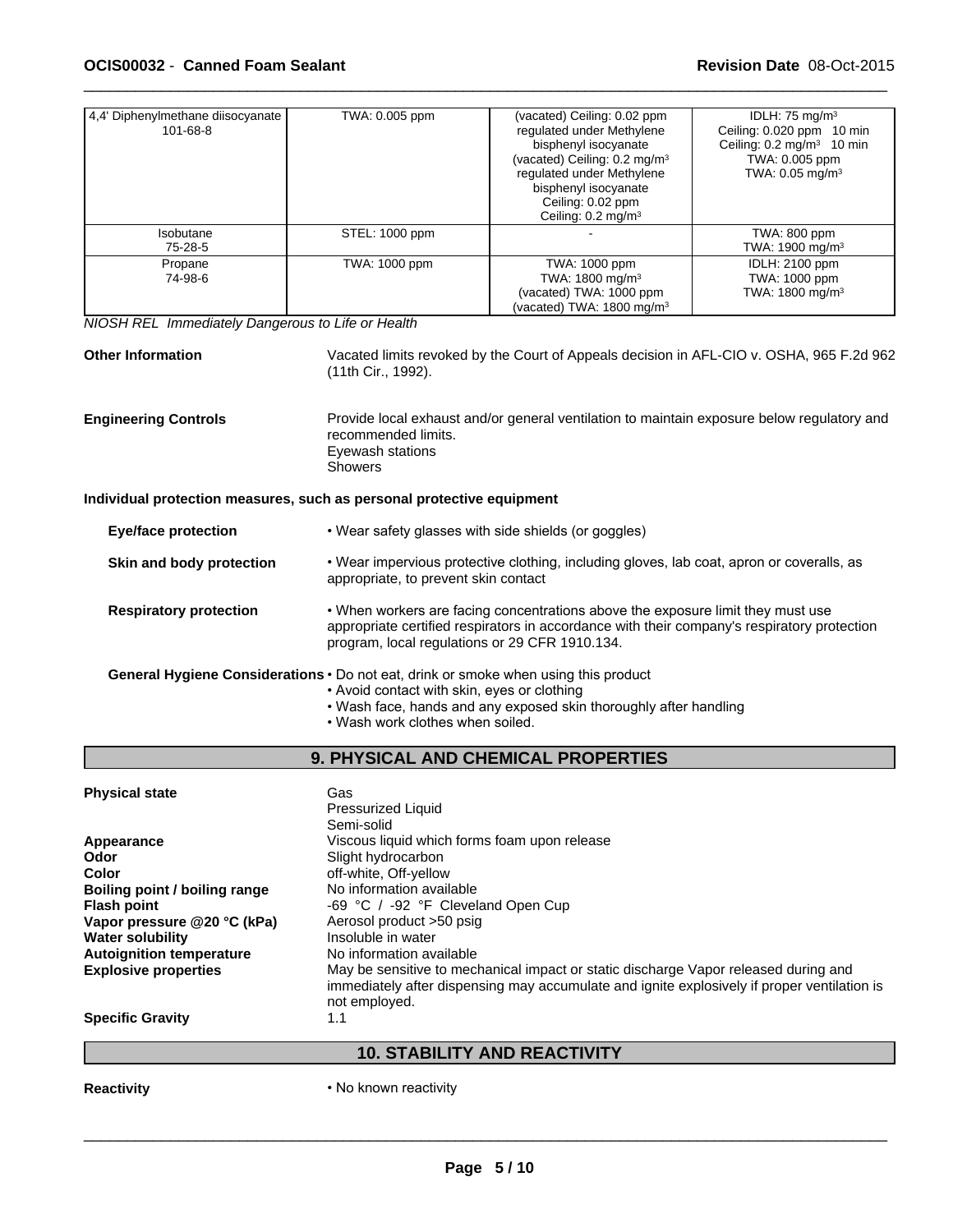| <b>Chemical stability</b>                            | • Stable under recommended storage conditions                                                                                                                      |
|------------------------------------------------------|--------------------------------------------------------------------------------------------------------------------------------------------------------------------|
|                                                      | <b>Possibility of Hazardous Reactions</b> • Risk of explosion if heated under confinement                                                                          |
| <b>Conditions to avoid</b><br>Incompatible materials | • Heat, flames and sparks<br>• Incompatible materials<br>• Avoid temperatures below 40°F or temperatures above 100°F<br>• None known based on information supplied |
| Hazardous Decomposition Products . Carbon monoxide   | • Carbon dioxide (CO2)<br>• Nitrogen oxides (NOx)<br>• Hydrogen fluoride<br>• Hydrogen cyanide                                                                     |

# **11. TOXICOLOGICAL INFORMATION**

# **Information on likely routes of exposure**

**Product Information** • Expected to have a low acute oral, inhalation or dermal toxicity

 $\overline{\phantom{a}}$  ,  $\overline{\phantom{a}}$  ,  $\overline{\phantom{a}}$  ,  $\overline{\phantom{a}}$  ,  $\overline{\phantom{a}}$  ,  $\overline{\phantom{a}}$  ,  $\overline{\phantom{a}}$  ,  $\overline{\phantom{a}}$  ,  $\overline{\phantom{a}}$  ,  $\overline{\phantom{a}}$  ,  $\overline{\phantom{a}}$  ,  $\overline{\phantom{a}}$  ,  $\overline{\phantom{a}}$  ,  $\overline{\phantom{a}}$  ,  $\overline{\phantom{a}}$  ,  $\overline{\phantom{a}}$ 

| Chemical Name                                              | Oral LD50                                     | Dermal LD50             | <b>Inhalation LC50</b>              |
|------------------------------------------------------------|-----------------------------------------------|-------------------------|-------------------------------------|
| 4,4' Diphenylmethane diisocyanate<br>101-68-8              | $= 31600$ mg/kg (Rat) = 9200<br>$mg/kg$ (Rat) |                         | $= 369$ mg/m <sup>3</sup> (Rat) 4 h |
| Dimethyl ether<br>115-10-6                                 |                                               |                         | $= 308.5$ mg/L (Rat) 4 h            |
| <b>Isobutane</b><br>75-28-5                                |                                               |                         | $= 658$ mg/L (Rat) 4 h              |
| Polymethylene polyphenyl<br>isocyanate (PMPI)<br>9016-87-9 | $= 49$ g/kg (Rat)                             | $> 9400$ mg/kg (Rabbit) | $= 490$ mg/m <sup>3</sup> (Rat) 4 h |
| Propane<br>74-98-6                                         |                                               |                         | $= 658$ mg/L (Rat) 4 h              |

# **Delayed and immediate effects as well as chronic effects from short and long-term exposure**

| <b>Skin corrosion/irritation</b><br>Serious eye damage/eye irritation |              | Irritating to skin.<br>Risk of serious damage to eyes.                                                                                                                           |            |             |  |  |
|-----------------------------------------------------------------------|--------------|----------------------------------------------------------------------------------------------------------------------------------------------------------------------------------|------------|-------------|--|--|
| <b>Sensitization</b><br>Germ cell mutagenicity<br>Carcinogenicity     |              | May cause sensitization by inhalation and skin contact.<br>No information available.<br>The table below indicates whether each agency has listed any ingredient as a carcinogen. |            |             |  |  |
|                                                                       |              |                                                                                                                                                                                  |            |             |  |  |
| <b>Chemical Name</b>                                                  | <b>ACGIH</b> | <b>IARC</b>                                                                                                                                                                      | <b>NTP</b> | <b>OSHA</b> |  |  |
| 4,4' Diphenylmethane                                                  |              | Group 3                                                                                                                                                                          |            |             |  |  |
| diisocyanate                                                          |              |                                                                                                                                                                                  |            |             |  |  |
| l 101-68-8                                                            |              |                                                                                                                                                                                  |            |             |  |  |

9016-87-9

*IARC (International Agency for Research on Cancer)*

*Group 3 - Not classifiable as a human carcinogen*

**Reproductive toxicity** No information available.

**STOT - single exposure** May cause respiratory irritation.<br>**STOT - repeated exposure** May cause damage to the lungs

**STOT - repeated exposure** May cause damage to the lungs, central nervous system and skin.<br> **Chronic toxicity** Repeated contact may cause allergic reactions in very susceptible Repeated contact may cause allergic reactions in very susceptible persons. Avoid repeated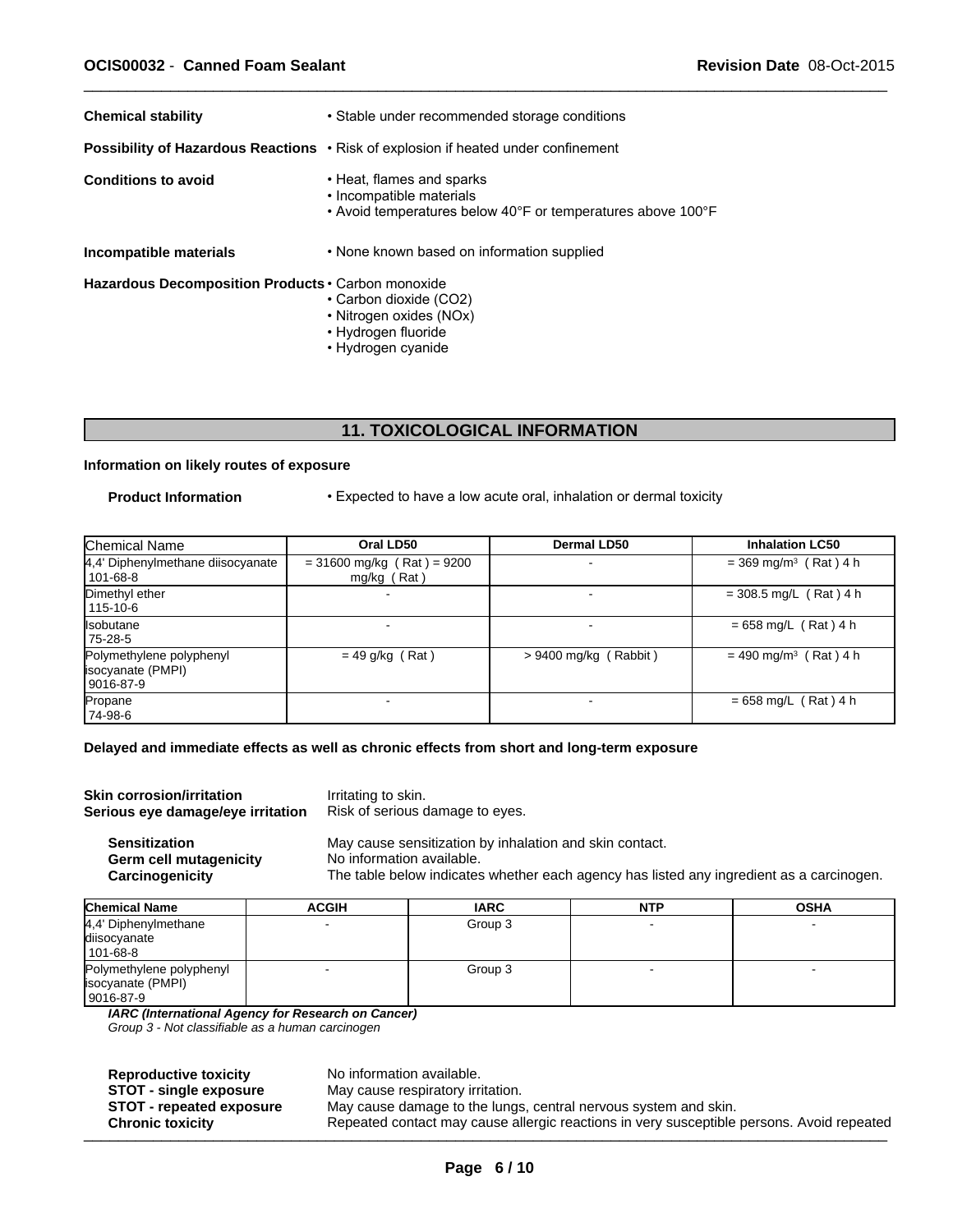|                                                         | mg/kg mg/l<br><b>12. ECOLOGICAL INFORMATION</b>                                                    |  |
|---------------------------------------------------------|----------------------------------------------------------------------------------------------------|--|
| <b>Target Organ Effects</b><br><b>Aspiration hazard</b> | exposure.<br>heart, Central nervous system, Eyes, Respiratory system.<br>No information available. |  |

| <b>Ecotoxicity</b>            | • The aquatic toxicity of this product has not been experimentally determined. However, it is<br>expected to have low acute aquatic toxicity based on the acute aquatic toxicity of the<br>individual components and their concentration in this mixture. |  |
|-------------------------------|-----------------------------------------------------------------------------------------------------------------------------------------------------------------------------------------------------------------------------------------------------------|--|
| Persistence and degradability | • Not readily biodegradable<br>• In aquatic and terrestrial environments, this material reacts with water                                                                                                                                                 |  |
| <b>Bioaccumulation</b>        | • Bioaccumulation potential is low                                                                                                                                                                                                                        |  |
| <b>Mobility</b>               | Expected to have a low mobility based on product's reactivity with water.                                                                                                                                                                                 |  |

| <b>Chemical Name</b>       | <b>Partition coefficient</b> |
|----------------------------|------------------------------|
| Dimethyl ether<br>115-10-6 | $-0.18$                      |
| Isobutane<br>75-28-5       | 2.88                         |
| Propane<br>74-98-6         | 2.3                          |

**Other adverse effects** • No information available

Г

# **13. DISPOSAL CONSIDERATIONS**

| <b>Disposal of wastes</b> | Disposal should be in accordance with applicable regional, national and local laws and |
|---------------------------|----------------------------------------------------------------------------------------|
|                           | regulations                                                                            |
|                           |                                                                                        |

- **Contaminated packaging Pressurized container: Do not pierce or burn, even after use** 
	- Do not reuse container

# **14. TRANSPORT INFORMATION**

| <b>DOT</b>                      |                               |
|---------------------------------|-------------------------------|
| UN/ID no.                       | UN1950                        |
| Proper shipping name            | Aerosols                      |
| <b>Hazard Class</b>             | 2.2                           |
| <b>Subsidiary class</b>         | 8                             |
| <b>Reportable Quantity (RQ)</b> | Acetone: RQ kg= 2389.47       |
| <b>Special Provisions</b>       | A34                           |
| <b>Description</b>              | UN1950, Aerosols, 2.2 (8), RQ |
| <b>TDG</b>                      |                               |
| UN/ID no.                       | UN1950                        |
| Proper shipping name            | Aerosols                      |
| <b>Hazard Class</b>             | 2.2                           |
| <b>Subsidiary class</b>         | 5.1                           |
| <b>Description</b>              | UN1950, Aerosols, 2.2 (5.1)   |
| <b>MEX</b>                      |                               |
| UN/ID no.                       | UN1950                        |
| Proper shipping name            | Aerosols                      |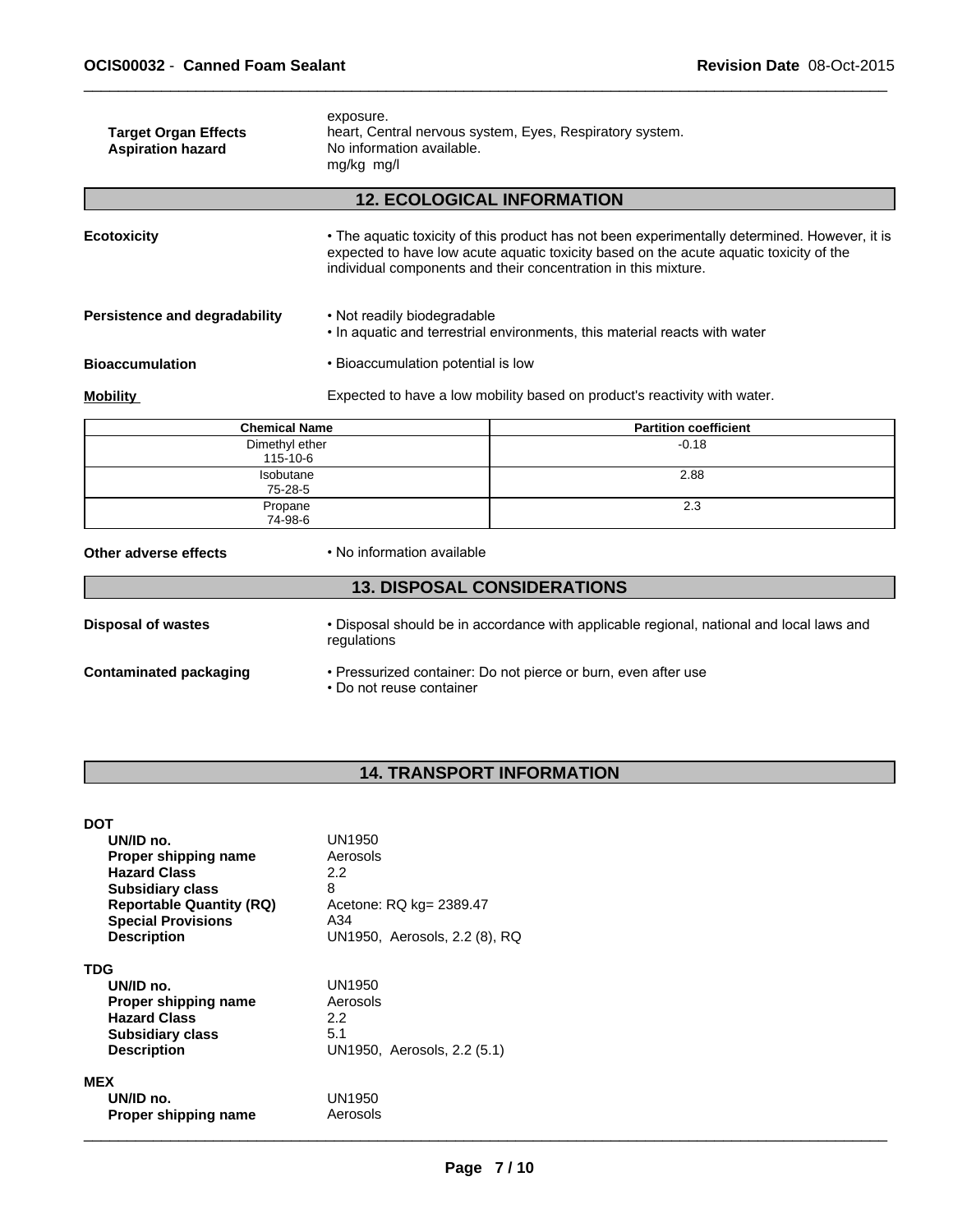| <b>Hazard Class</b><br><b>Description</b>                                                                                                                                                                    | $\overline{2}$<br>UN1950, Aerosols, 2                                                                              |
|--------------------------------------------------------------------------------------------------------------------------------------------------------------------------------------------------------------|--------------------------------------------------------------------------------------------------------------------|
| ICAO (air)<br>UN/ID no.<br>Proper shipping name<br><b>Hazard Class</b><br><b>Subsidiary hazard class</b><br><b>Special Provisions</b><br><b>Description</b>                                                  | <b>UN1950</b><br>Aerosols<br>2.1<br>6.1<br>A145, A167<br>UN1950, Aerosols, 2.1 (6.1)                               |
| <b>IATA</b><br>UN/ID no.<br>Proper shipping name<br><b>Hazard Class</b><br><b>ERG Code</b><br><b>Special Provisions</b><br><b>Description</b>                                                                | UN1950<br>Aerosols, flammable<br>2.1<br>10 <sub>L</sub><br>A145, A167, A802<br>UN1950, Aerosols, flammable, 2.1    |
| <b>IMDG</b><br>UN/ID no.<br>Proper shipping name<br><b>Hazard Class</b><br>EmS-No.<br><b>Special Provisions</b><br><b>Description</b>                                                                        | <b>UN1950</b><br>Aerosols<br>2<br>$F-D$ , S-U<br>63,190, 277, 327, 344, 959<br>UN1950, Aerosols, 2                 |
| <b>RID</b><br>UN/ID no.<br>Proper shipping name<br><b>Hazard Class</b><br><b>Classification code</b><br><b>Description</b><br>Labels                                                                         | UN1950<br>Aerosols<br>2.2<br>5А<br>UN1950, Aerosols, 2.2<br>2.2                                                    |
| <b>ADR</b><br>UN/ID no.<br>Proper shipping name<br><b>Hazard Class</b><br><b>Classification code</b><br><b>Special Provisions</b><br><b>Description</b><br>Labels                                            | UN1950<br>Aerosols<br>2.2<br>5А<br>327, 625, 344, 190<br>UN1950, Aerosols, 2.2, (E)<br>2.2                         |
| <b>ADN</b><br>Proper shipping name<br><b>Hazard Class</b><br><b>Classification code</b><br><b>Special Provisions</b><br><b>Description</b><br>Hazard label(s)<br>Limited quantity (LQ)<br><b>Ventilation</b> | Aerosols<br>2.1<br>5F<br>190, 327, 344, 625<br>UN1950. Aerosols, 2.1<br>2.1<br>1 <sub>L</sub><br><b>VE01, VE04</b> |

| <b>15. REGULATORY INFORMATION</b>                  |      |            |             |               |               |             |              |             |              |             |
|----------------------------------------------------|------|------------|-------------|---------------|---------------|-------------|--------------|-------------|--------------|-------------|
| International Inventories                          |      |            |             |               |               |             |              |             |              |             |
| <b>Chemical Name</b>                               | TSCA | <b>DSL</b> | <b>NDSL</b> | <b>EINECS</b> | <b>ELINCS</b> | <b>ENCS</b> | <b>IECSC</b> | <b>KECL</b> | <b>PICCS</b> | <b>AICS</b> |
| 4,4' Diphenylmethane<br>diisocyanate<br>l 101-68-8 |      |            |             | $\checkmark$  |               |             |              |             |              | v           |
| Polymethylene<br>polyphenyl isocyanate             |      |            |             |               |               |             |              |             |              |             |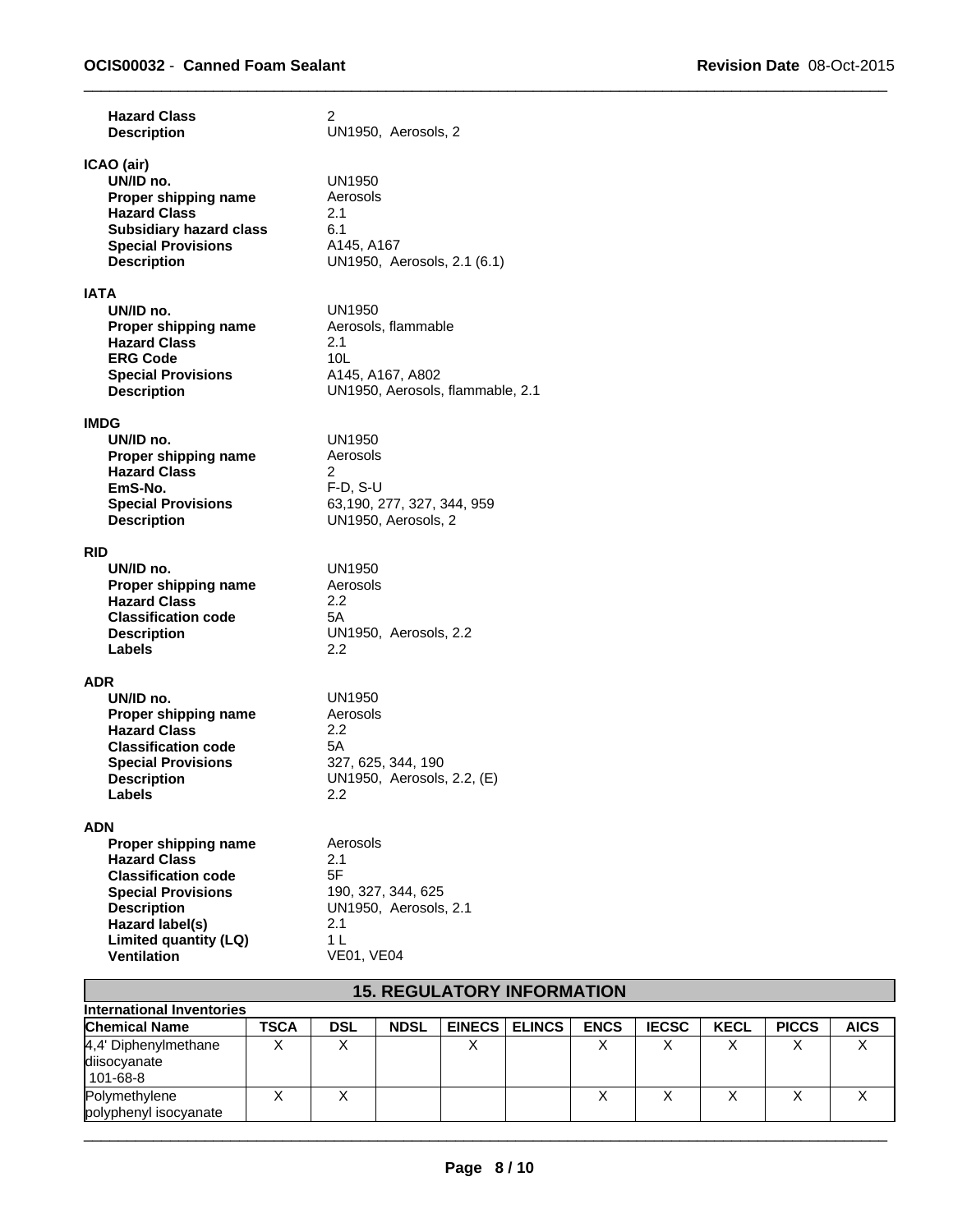| (PMPI)<br>$9016-87-9$      |   |        |   |   |   |   |   |   |
|----------------------------|---|--------|---|---|---|---|---|---|
| Isobutane<br>75-28-5       | ↗ | v<br>⋏ | ⋏ | ⌒ | ↗ | ⌒ | ⌒ | ∧ |
| Dimethyl ether<br>115-10-6 | ⌒ | ⌒      | ⌒ | ⌒ | ⌒ | ⌒ | ∧ | ⌒ |
| Propane<br>74-98-6         | ↗ | ∧      | ∧ | ⌒ | ∧ | ⌒ | ⌒ | ⌒ |

#### **Legend:**

**TSCA** - United States Toxic Substances Control Act Section 8(b) Inventory

**DSL/NDSL** - Canadian Domestic Substances List/Non-Domestic Substances List

**EINECS/ELINCS** - European Inventory of Existing Chemical Substances/European List of Notified Chemical Substances

**ENCS** - Japan Existing and New Chemical Substances

**IECSC** - China Inventory of Existing Chemical Substances

**KECL** - Korean Existing and Evaluated Chemical Substances

**PICCS** - Philippines Inventory of Chemicals and Chemical Substances

**AICS** - Australian Inventory of Chemical Substances

#### **US Federal Regulations**

#### **SARA 313**

Section 313 of Title III of the Superfund Amendments and Reauthorization Act of 1986 (SARA). This product contains a chemical or chemicals which are subject to the reporting requirements of the Act and Title 40 of the Code of Federal Regulations, Part 372

| <b>Chemical Name</b>                                   | <b>ISARA 313 - Threshold Values %</b> |
|--------------------------------------------------------|---------------------------------------|
| 4,4' Diphenylmethane diisocyanate - 101-68-8           |                                       |
| Polymethylene polyphenyl isocyanate (PMPI) - 9016-87-9 |                                       |

#### **SARA 311/312 Hazard Categories**

| Acute health hazard          | Yes |  |
|------------------------------|-----|--|
| <b>Chronic Health Hazard</b> | Yes |  |
| Fire hazard                  | Yes |  |
| Sudden release of pressure   | Yes |  |
| hazard                       |     |  |
| <b>Reactive Hazard</b>       | Yes |  |

# **CERCLA**

This material, as supplied, contains one or more substances regulated as a hazardous substance under the Comprehensive Environmental Response Compensation and Liability Act (CERCLA) (40 CFR 302)

| <b>Chemical Name</b>                             | <b>Hazardous Substances RQs</b> | <b>CERCLA/SARA RQ</b> | <b>Reportable Quantity (RQ)</b>            |
|--------------------------------------------------|---------------------------------|-----------------------|--------------------------------------------|
| 4.4' Diphenylmethane<br>diisocyanate<br>101-68-8 | 5000 lb                         |                       | RQ 5000 lb final RQ<br>RQ 2270 kg final RQ |

# **US State Regulations**

#### **California Proposition 65**

WARNING! This product contains a chemical known in the State of California to cause cancer

#### **U.S. State Right-to-Know Regulations**

| <b>Chemical Name</b>                            | <b>New Jersey</b> | <b>Massachusetts</b> | Pennsylvania |
|-------------------------------------------------|-------------------|----------------------|--------------|
| 4,4' Diphenylmethane diisocyanate<br>  101-68-8 |                   |                      |              |
| Dimethyl ether<br>115-10-6                      |                   |                      |              |
| <b>Isobutane</b><br>75-28-5                     |                   |                      |              |
| Polymethylene polyphenyl<br>isocyanate (PMPI)   |                   |                      |              |